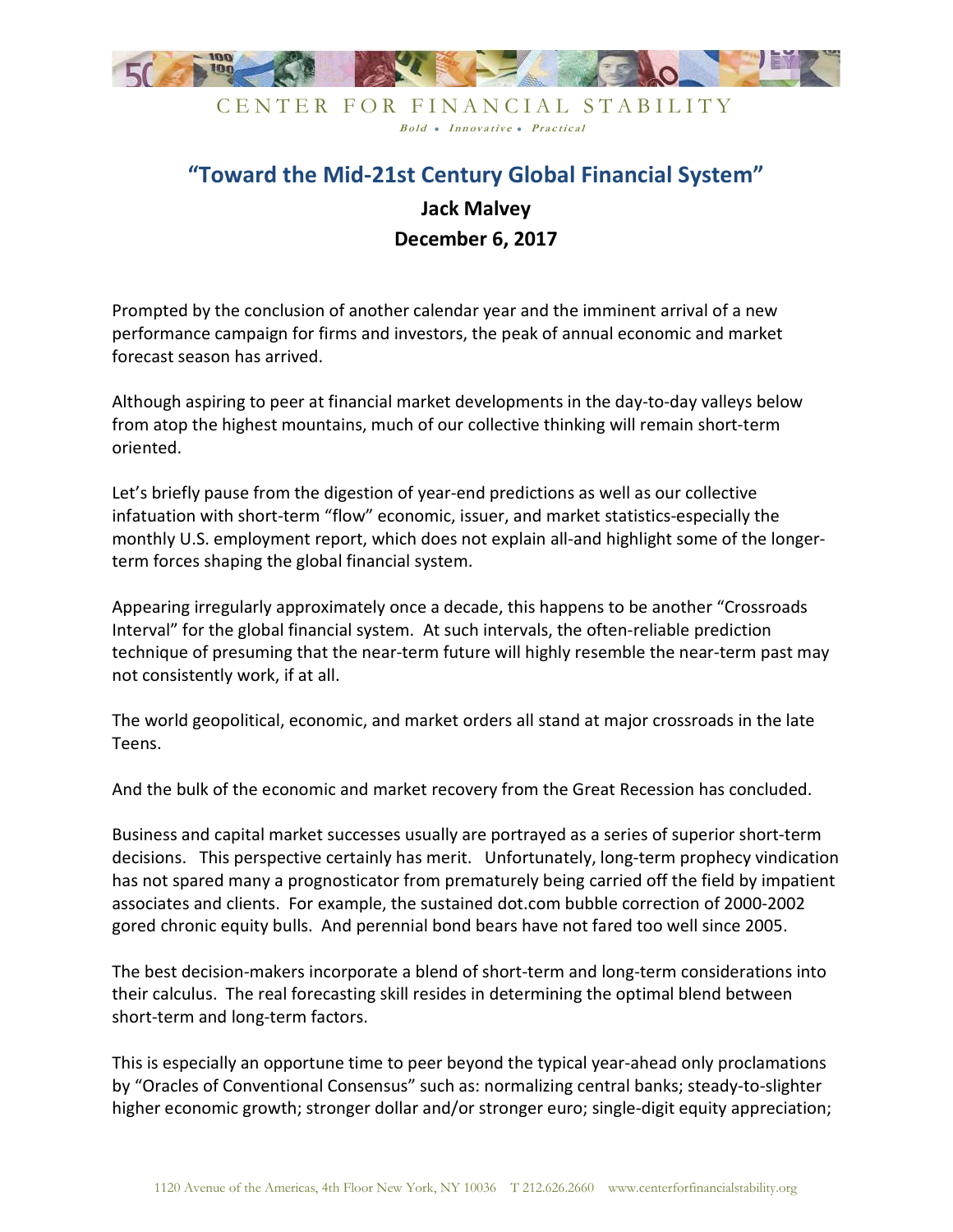

Bold • Innovative • Practical

upward rates drift; investment-grade corporate bonds hurrah; higher commodities; more EM diversification; and eventually rising volatility and inflation.

Exactly a decade has now passed since the U.S. slipped into the Great Recession of 2007-2009. Just as the Great War's conclusion in November 1918 will spark fresh Centennial interpretations of the root causes and aftermath over the coming year, the 10th anniversary of the Great Recession will inspire reflections on the causative instigators and analyses of the consequences.

An abundant literature already has thoroughly catalogued the most conspicuous catalysts for the Great Recession. As with most financial market upheavals, the combination of too much debt and a sudden swoon in animal spirits was found at the epicenter of the Great Recession. The magnitude of the economic and market shockwaves was amplified by inadequate regulatory oversight, compliant rating agencies, the introduction of new financial products like structured credit that were not universally understood, a diminution of prudent risk controls by too many financial institutions in their pursuit of swift profit growth, and the willingness of too many investors to prioritize yield maximization.

The application of standard and exceptional economic policy remedies ultimately arrested this severe recession and helped contribute to modest uplift. Major central banks dutifully lowered interest rates even into negative territory and embarked upon the novel accumulation of debt securities in a demonstration of "quantitative easing." After an initial jolt of fiscal stimulus, many governments, especially in Europe, pursued a less-productive policy of "fiscal austerism."

As the economic floodwaters very gradually receded during the Teens, monetary policymakers have moved into a policy normalization regime. In contrast, and acting as if the economic cyclical clock stood more at 2009-2010 than 2018, an apparent political majority in Washington endorses an unusual round of incremental fiscal stimulus arguably at the pinnacle of fundamental economic conditions.

Buoyed as well by a philosophical quest mainly in the U.S. to rollback regulations in industries like energy, environmental, and financial services, the global financial markets of the late Teens generally have expressed their appreciation with significant valuation uplifts.

After too many harrowing rides on the sentiment and financial asset valuation rollercoaster over time, not all capital market members are willing to endorse a Golden Goldilocks outlook enduring for perpetuity. Too many major uncertainties abound.

Indeed, after a healthy and prosperous 2017 for financial markets, the probability of an encore in 2018 dominates year-end market discussions.

Turning first to the geopolitical realm, the withdrawal of the U.S. from the Trans-Pacific Partnership, the Paris Climate Accord, and possibly Nafta underscore a repudiation of Wilsonian foreign policy and a retreat into a form of modern isolationism/modern mercantilism. This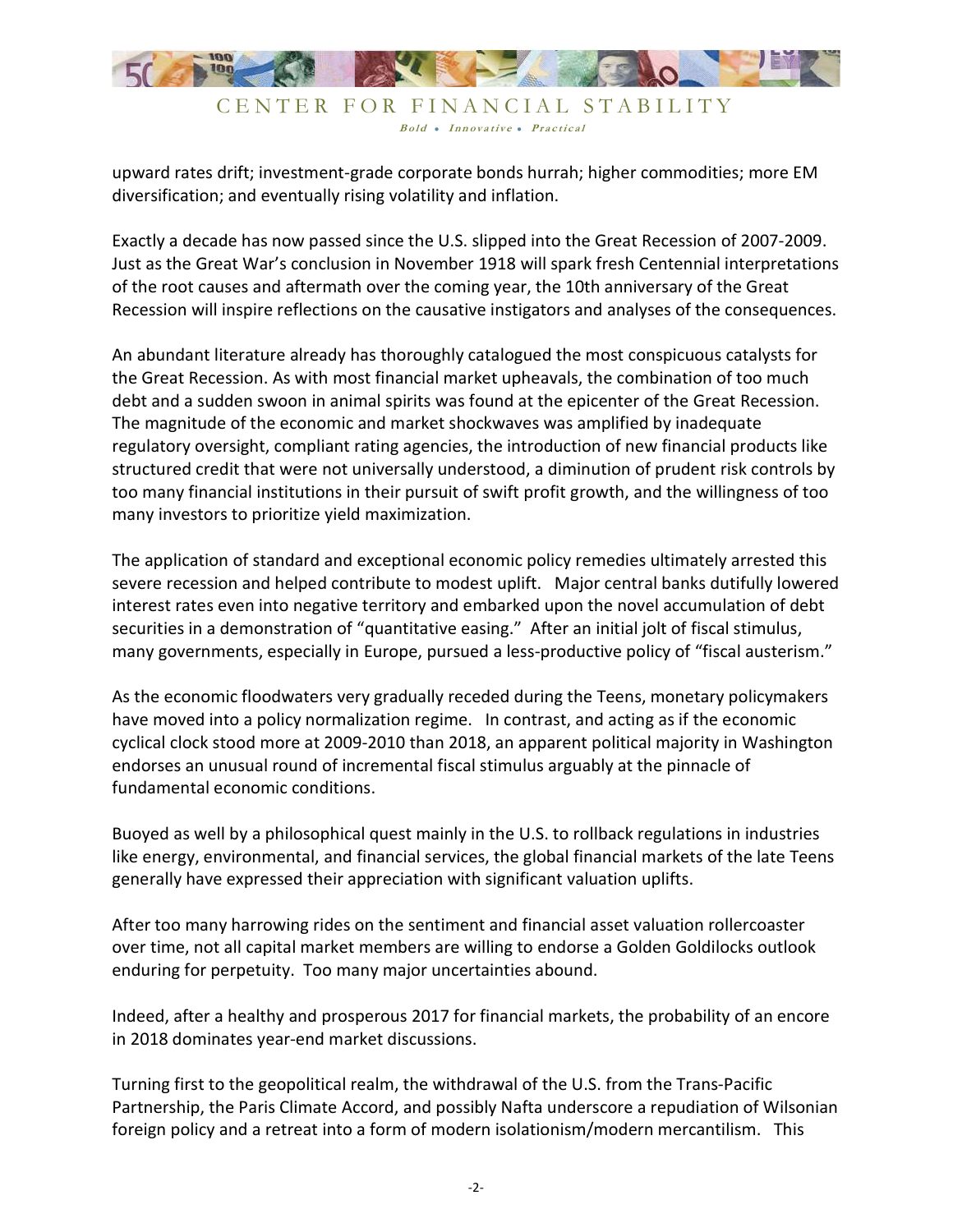

Bold • Innovative • Practical

mammoth policy shift may lead to less global geopolitical stability and benefit key rising nations, especially China. Concurrently, a domestic political quasi-civil war grips the U.S. as the two major political parties diverge further and further.

The Middle East and terrorism remain high on the risk list. A possible military showdown between Saudi Arabia and Iran may loom. North Korean tensions frazzle. Polarized Washington policymakers puzzle over emigration, healthcare, and tax reforms. A disagreeable Brexit divorce process rumbles toward a contentious outcome. Catalonia's flirtation with Spanish succession and Scotland's quest for independence from the U.K. highlight possible nation-state fragmentation. As demonstrated by Russia's intervention in the U.S. election, the risk of cyber intrusion, particularly to the underlying infrastructure of the financial system, will not vacate institutional risk lists. Vigorous U.S. hurricane and western wildfire seasons in 2017 reinforce climate change concerns.

Major policy questions lurk in the global macroeconomic realm. Apprehensions have risen about the medium-term longevity of global economic expansion. The planned U.S. fiscal policy experiment of re-arranging the tax system may encourage corporate investments and hiring but also breed contractionary impulses (inflation escalation, social spending contraction, Blue State housing values decline) and larger-than-expected fiscal deficits. Brexit will restrain British economic growth. The velocity of Chinese economic growth and possible susceptibility to real estate and corporate debt corrections present possible challenges to systemic stability.

In the realm of financial markets, risky-asset valuations have arguably attained overvalued status, an opinion widely circulated. Crypto currencies have entered speculative bubble territory- or not according to nouveau users. Reminiscent of the exuberant big data enthusiasms of the early Teens, blockchain excitement resonates across markets and industries. Concerned by reduced issuer differentiation, some market watchers fret about the proliferation of indexing through conventional means and ETFs. The long-awaited arrival of more transparent electronic markets for many fixed income, currency, and commodity products has tempered market liquidity previously supplied by now less profitable broker-dealers. Mimicking the fractal analyses and genetic algorithm crazes of the early 1990s, the latest quest for the quantitative/technological asset management Holy Grail incorporates AI and machine learning to manufacture automated portfolios, guided by robo-advisors. Industry-after-industry confronts profound disruption from quickening technological change – perhaps none more so than financial services under the auspices of Fintech.

In this brief note, all of the key aspects of the dynamic global financial system cannot be addressed at this "Crossroads Interval." But we hope these comments stimulate long-term thinking and improve financial market decision-making even in the short and medium term. The Mid-21st Century Global Financial System is well under construction and will arrive sooner than generally expected.